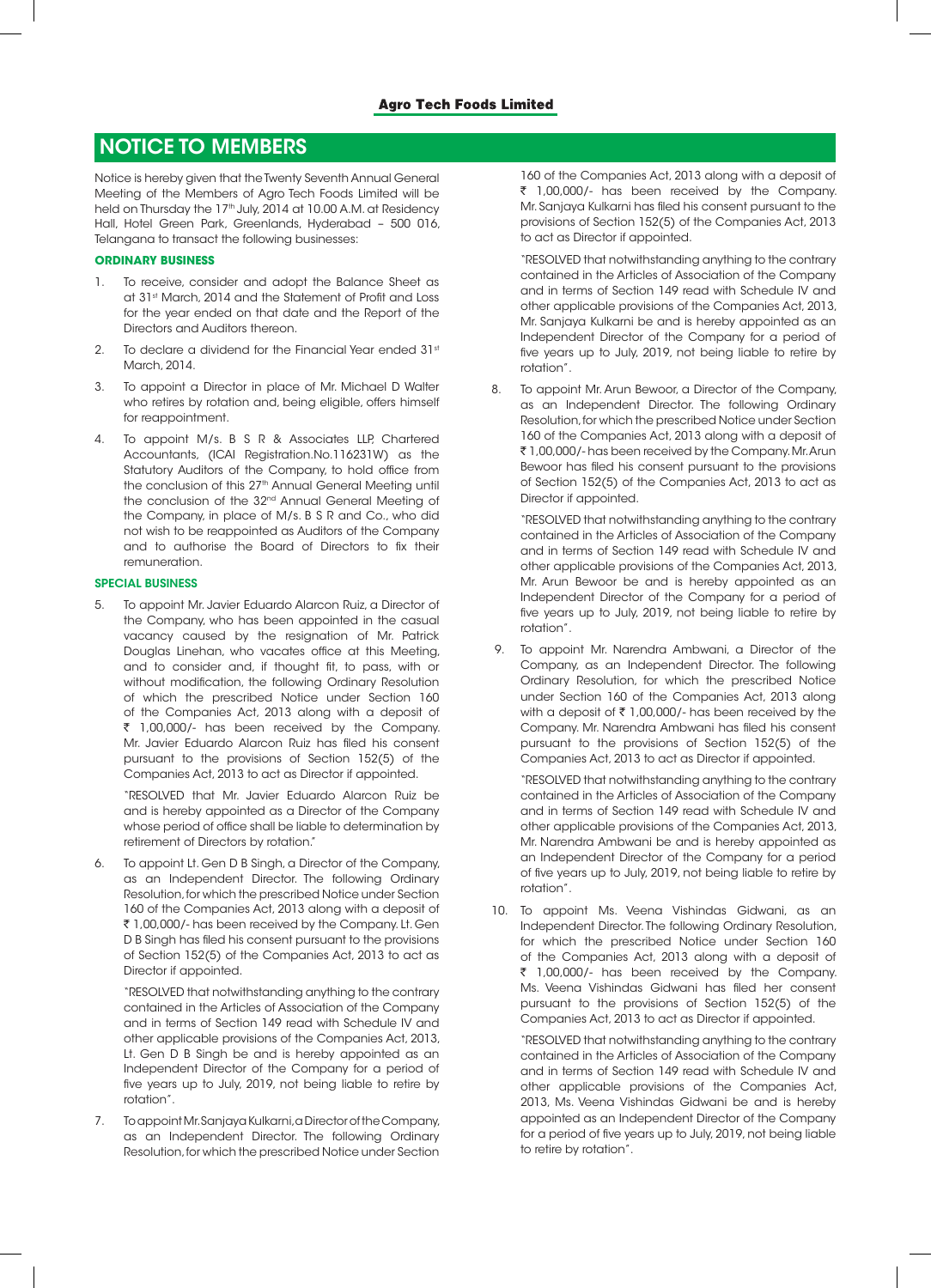11. To consider and if thought fit, to pass, with or without modification, the following Resolution as a SPECIAL RESOLUTION:

"RESOLVED that pursuant to the provisions of Sections 196, 197, 188, 203 read with Schedule V and other applicable provisions, if any, of the Companies Act, 2013 or any amendment or modification or re-enactment thereof, and subject to such approval or consents including the Central Government as may be necessary or required, the reappointment of Dr. Pradip Ghosh Chaudhuri as a Whole-time Director of the Company, with effect from 18<sup>th</sup> July, 2014 till 30<sup>th</sup> July, 2015 or the date of the next Annual General Meeting, whichever is earlier, (both days inclusive) on such remuneration including salary and perquisites as have been set out in the Explanatory Statement attached to the Notice convening this Annual General Meeting, a copy whereof initialed by the Chairman for the purposes of identification is placed before this Meeting, including a variation of such terms in salary and perquisites as approved by the Board on the recommendation of the Nomination and Remuneration Committee and agreed to by Dr. Pradip Ghosh Chaudhuri, be and the same is hereby approved."

12. To consider and if thought fit, to pass, with or without modification, the following Resolution as an ORDINARY RESOLUTION:

Registered Office: 31, Sarojini Devi Road Secunderabad – 500 003 Phani K Mangipudi India Company Secretary

## **NOTES**:

- In accordance with the Provisions of Section 102 of the Companies Act, 2013 and the Listing Agreement, an Explanatory Statement in respect of item Nos. 5 to 12 being items of Special Business is annexed.
- 2. A Member entitled to attend and vote on a poll is entitled to appoint a Proxy to attend and vote instead of himself and the Proxy need not be a Member. Proxies in order to be effective must be received by the Company not less than forty eight hours before the Annual General Meeting. Proxy form is enclosed towards the end of the Notice.

A person can act as a proxy on behalf of Members not exceeding fifty and holding in the aggregate not more than ten percent of the total share capital of the Company carrying voting rights. A Member holding more than ten percent of the total share capital of the Company carrying voting rights may appoint a single person as proxy and such person shall not act as a proxy for any other person or Shareholder.

- 3. Members are requested to bring their copies of the Reports and Accounts to the Meeting.
- 4. The business of the Meeting will also be transacted through electronic voting system and your Company is providing the facility for voting by electronic means.
- 5. Members whose shareholding is in the electronic mode are requested to direct change of address notifications and updates of savings bank account details to their respective Depository Participant(s). Members are

"RESOLVED THAT pursuant to the provisions of Section 148 and all other applicable provisions of the Companies Act, 2013 and the Companies (Audit and Auditors) Rules, 2014 including any modification(s) or re-enactment thereof, M/s. Narasimha Murthy & Co., Cost Accountants, the Cost Auditors appointed by the Board of Directors of the Company to conduct the audit of the cost records of the Company for the financial year 2014-15, be paid remuneration as set out in the Statement annexed to the Notice convening this Meeting.

## **BOOK CLOSURE**

The Register of Members and Share Transfer Books of the Company shall remain closed from Wednesday, 9<sup>th</sup> July, 2014 to Thursday, 17<sup>th</sup> July, 2014 (both days inclusive). Share Transfers received in order by 6.00 p.m. on 8<sup>th</sup> July, 2014, will be in time to be passed for payment of dividend, if declared, to the transferees or to their mandatees and the dividend, if declared, will be paid on 12<sup>th</sup> August, 2014, to those Members entitled thereto and whose names shall appear on the Register of Members of the Company on 17<sup>th</sup> July, 2014, or to their mandatees. In respect of dematerialized shares, the dividend will be payable on the basis of beneficial ownership as on 9<sup>th</sup> July, 2014, as per details to be furnished by National Securities Depository Limited (NSDL) and Central Depository Services (India) Limited (CDSL) for this purpose.

Date: 14th June, 2014 By order of the Board For Agro Tech Foods Limited

encouraged to utilize the Electronic System (ECS) for recovering dividends.

- 6. The Register of Directors and Key Managerial Personnel and their shareholding, maintained under Section 170 of the Companies Act, 2013 and Register of Contracts or Arrangements in which Directors are interested, maintained under Section 189 of the Companies Act, 2013, will be available for inspection by the Members at the Annual General Meeting.
- 7. Members are requested to notify any change in their address immediately to Karvy Computershare Private Limited, Plot No. 17-24, Vithal Rao Nagar, Madhapur, Hyderabad - 500 081.
- 8. The Securities and Exchange Board of India (SEBI) has mandated the submission of Permanent Account Number (PAN) by every participant in securities market. Members holding shares in electronic form are, therefore, requested to submit their PAN to their Depository Participants with whom they are maintaining their demat accounts. Members holding shares in physical form can submit their PAN to the Company / Karvy.
- 9. Members who wish to receive the Annual Report/Notice/ documents through e-mail, may kindly register their e-mail addresses with the Company or write to the Company's Compliance Officer at phani.mangipudi@atfoods.com. The Notice of the 27<sup>th</sup> Annual General Meeting and the Annual Report 2014 will be available on the Company's website www.atfoods.com.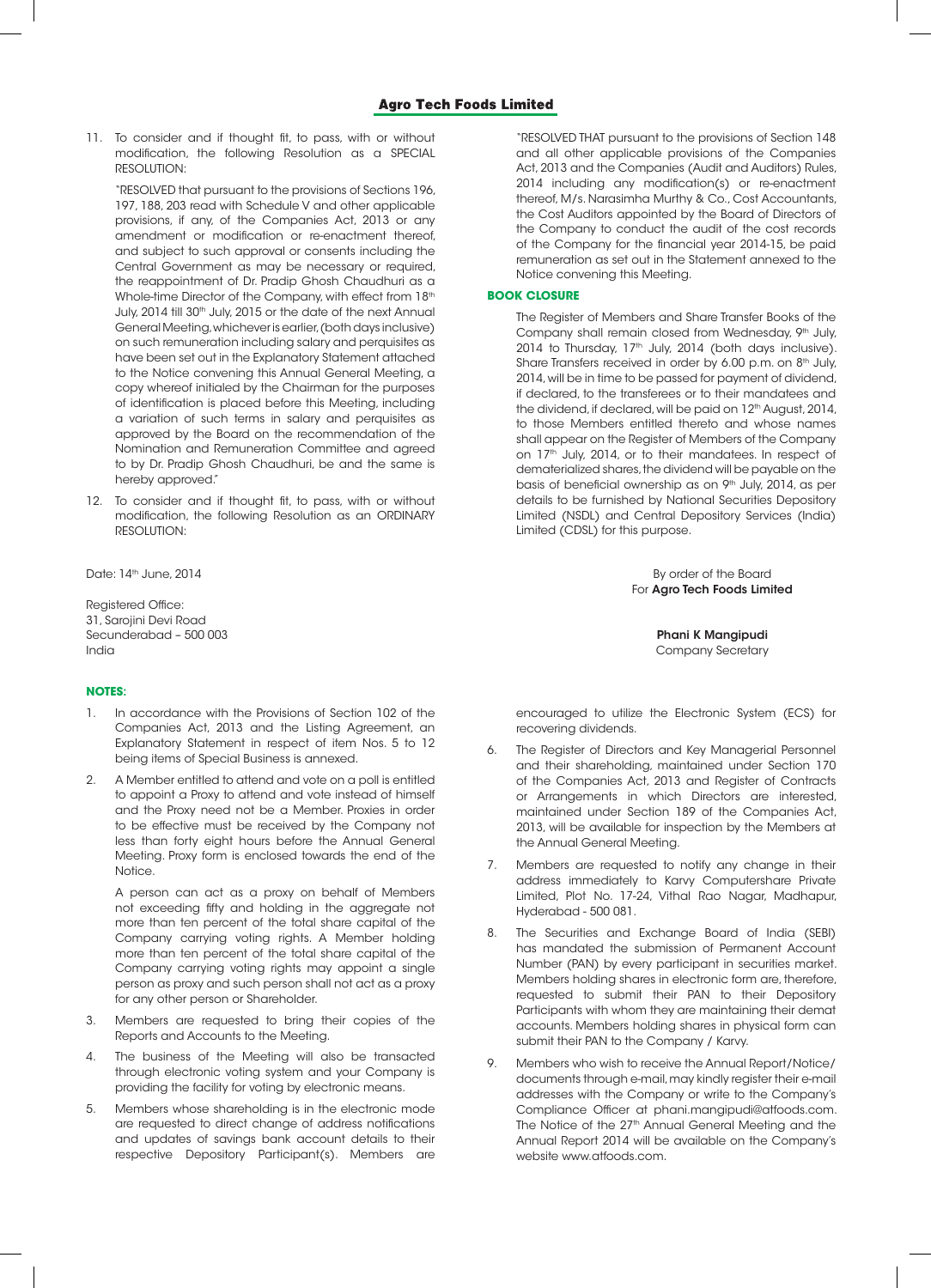# EXPLANATORY STATEMENT PURSUANT TO SECTION 102 (1) OF THE COMPANIES ACT, 2013 AND THE LISTING AGREEMENT

#### Item No. 5

Mr. Javier Eduardo Alarcon Ruiz was appointed as a Director of the Company on 24<sup>th</sup> April, 2013 pursuant to Article 129 of the Articles of Association of the Company, in the casual vacancy caused by the resignation of Mr. Patrick Douglas Linehan and he holds office up to the date of this Annual General Meeting. Notice under Section 160 of the Companies Act, 2013 along with the requisite deposit of  $\bar{\tau}$  1,00,000/- has been received from a Member proposing the appointment of Mr. Javier Eduardo Alarcon Ruiz as a Director of the Company whose period of office shall be liable to determination by retirement of Directors by rotation. Mr. Javier Eduardo Alarcon Ruiz filed his consent and declaration pursuant to the provisions of Section 152 of the Companies Act, 2013 and the provisions of the Companies (Appointment & Qualification of Directors) Rules, 2014, to act as Director, if appointed.

### **Interest of Directors :**

Mr. Javier Eduardo Alarcon Ruiz may be deemed to be interested in the above Resolution in so far as the same relates to him. No other Director, Key Managerial Personnel or their relatives, of your Company is concerned or interested in this Resolution.

Your Directors recommend the Resolution for your approval.

#### Item No. 6

Lt. Gen. D B Singh is a Non-Executive Independent Director of the Company. He joined the Board of Directors in 2002. In terms of Section 149 read with Schedule IV and any other applicable provisions of the Companies Act, 2013, Lt. Gen. D B Singh, being eligible, is proposed to be appointed as an Independent Director of your Company for a term of 5 years.

Notice under Section 160 of the Companies Act, 2013 along with the requisite deposit of  $\bar{\tau}$  1,00,000/- has been received from a Member proposing the appointment of Lt. Gen. D B Singh for the office of Independent Director of the Company, to be appointed as such under the provisions of Section 149 of the Companies Act, 2013. His period of office shall be not liable to determination by retirement of Directors by rotation.

Lt. Gen. D B Singh filed his consent and declarations pursuant to the provisions of Section 149 and 152 of the Companies Act, 2013 and the provisions of the Companies (Appointment & Qualification of Directors) Rules, 2014 and as is not disqualified to be appointed as a Director and meets the criteria of independence to be appointed as an Independent Director.

The Resolution seeks the approval of the Members for the appointment of Lt. Gen. D B Singh as an Independent Director up to July, 2019. In the opinion of your Board, Lt. Gen. D B Singh, fulfils the conditions stipulated under the Act and the Rules made thereunder and he is independent of the Management. A Copy of the draft letter for the appointment of Lt. Gen D B Singh as an Independent Director setting out the terms and conditions is available for inspection, without any fee, by the Members at the Company's registered office during normal business hours on all working days up to the date of the Annual General Meeting.

Your Board considers his continued association would be of immense benefit to the Company and it is desirable to continue to avail the services of Lt. Gen. D B Singh as an Independent Director.

## **Interest of Directors :**

Lt. Gen. D B Singh may be deemed to be interested in the above Resolution in so far as the same relates to him. No other Director, Key Managerial Personnel or their relatives, of your Company is concerned or interested in this Resolution.

Your Directors recommend the Resolution for your approval.

#### Item No. 7

Mr. Sanjaya Kulkarni is a Non-Executive Independent Director of the Company. He joined the Board of Directors in 2005. In terms of Section 149 read with Schedule IV and any other applicable provisions of the Companies Act, 2013, Mr. Sanjaya Kulkarni, being eligible, is proposed to be appointed as an Independent Director of your Company for a term of 5 years.

Notice under Section 160 of the Companies Act, 2013 along with the requisite deposit of  $\bar{\tau}$  1,00,000/- has been received from a Member proposing the appointment of Mr. Sanjaya Kulkarni for the office of Independent Director of the Company, to be appointed as such under the provisions of Section 149 of the Companies Act, 2013. His period of office shall be not liable to determination by retirement of Directors by rotation.

Mr. Sanjaya Kulkarni filed his consent and declarations pursuant to the provisions of Section 149 and 152 of the Companies Act, 2013 and the provisions of the Companies (Appointment & Qualification of Directors) Rules, 2014 and as is not disqualified to be appointed as a Director and meets the criteria of independence to be appointed as an Independent Director.

The Resolution seeks the approval of the Members for the appointment of Mr. Sanjaya Kulkarni as an Independent Director up to July, 2019. In the opinion of your Board, Mr. Sanjaya Kulkarni, fulfils the conditions stipulated under the Act and the Rules made there under and he is independent of the Management. A Copy of the draft letter for the appointment of Mr. Sanjaya Kulkarni as an Independent Director setting out the terms and conditions is available for inspection, without any fee, by the Members at the Company's registered office during normal business hours on all working days up to the date of the Annual General Meeting.

Your Board considers his continued association would be of immense benefit to the Company and it is desirable to continue to avail the services of Mr. Sanjaya Kulkarni as an Independent Director.

#### **Interest of Directors :**

Mr. Sanjaya Kulkarni may be deemed to be interested in the above Resolution in so far as the same relates to him. No other Director, Key Managerial Personnel or their relatives, of your Company is concerned or interested in this Resolution.

Your Directors recommend the Resolution for your approval.

#### Item No. 8

Mr. Arun Bewoor is a Non-Executive Independent Director of the Company. He joined the Board of Directors in 2009. In terms of Section 149 read with Schedule IV and any other applicable provisions of the Companies Act, 2013, Mr. Arun Bewoor, being eligible, is proposed to be appointed as an Independent Director of your Company for a term of 5 years.

Notice under Section 160 of the Companies Act, 2013 along with the requisite deposit of  $\bar{\tau}$  1,00,000/- has been received from a Member proposing the appointment of Mr. Arun Bewoor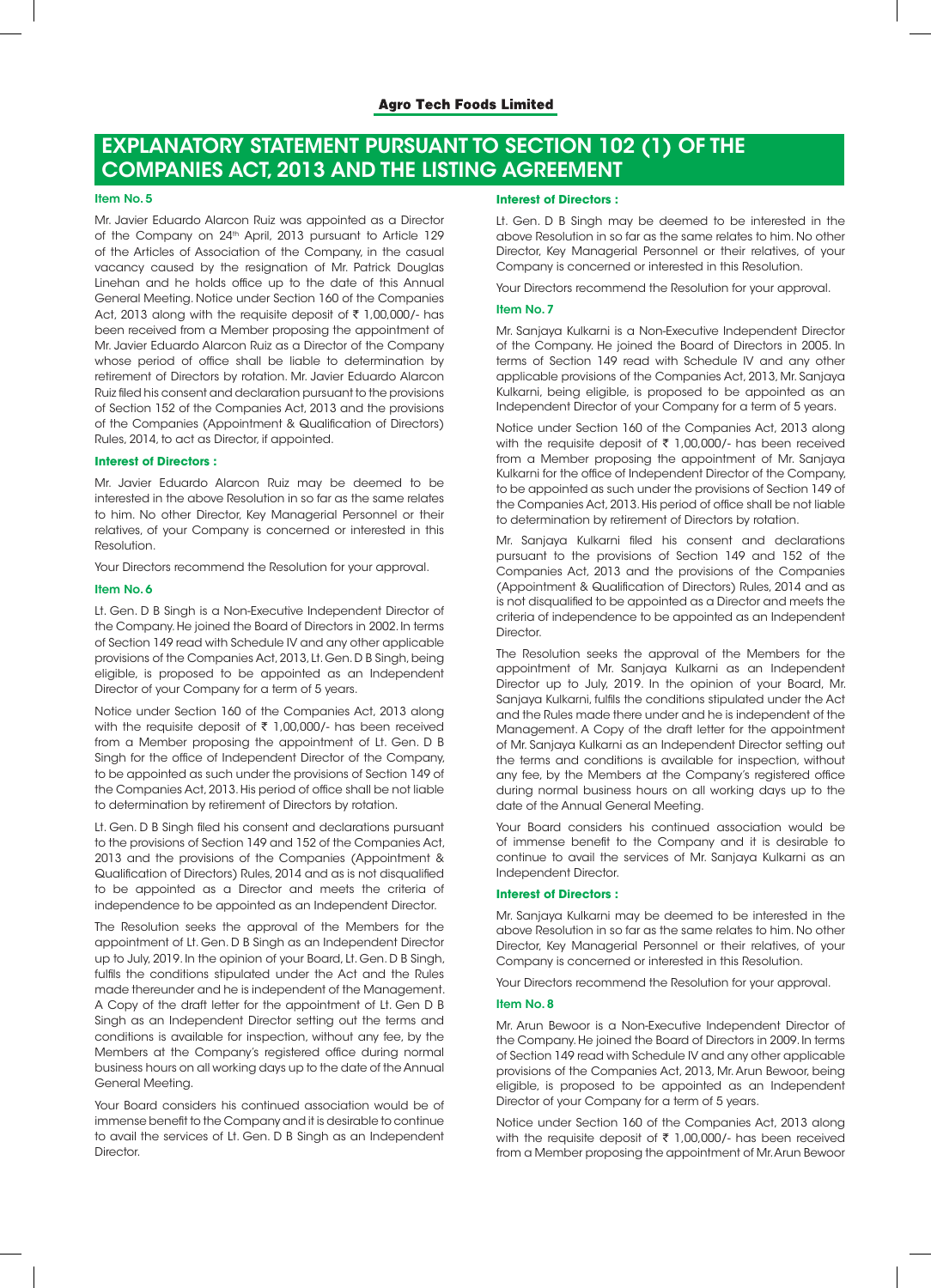for the office of Independent Director of the Company, to be appointed as such under the provisions of Section 149 of the Companies Act, 2013. His period of office shall be not liable to determination by retirement of Directors by rotation.

Mr. Arun Bewoor filed his consent and declarations pursuant to the provisions of Section 149 and 152 of the Companies Act, 2013 and the provisions of the Companies (Appointment & Qualification of Directors) Rules, 2014 and as is not disqualified to be appointed as a Director and meets the criteria of independence to be appointed as an Independent Director.

The Resolution seeks the approval of the Members for the appointment of Mr. Arun Bewoor as an Independent Director up to July, 2019. In the opinion of your Board, Mr. Arun Bewoor, fulfils the conditions stipulated under the Act and the Rules made thereunder and he is independent of the Management. A Copy of the draft letter for the appointment of Mr. Arun Bewoor as an Independent Director setting out the terms and conditions is available for inspection, without any fee, by the Members at the Company's registered office during normal business hours on all working days up to the date of the Annual General Meeting.

Your Board considers his continued association would be of immense benefit to the Company and it is desirable to continue to avail the services of Mr. Arun Bewoor as an Independent **Director** 

#### **Interest of Directors :**

Mr. Arun Bewoor may be deemed to be interested in the above Resolution in so far as the same relates to him. No other Director, Key Managerial Personnel or their relatives, of your Company is concerned or interested in this Resolution.

Your Directors recommend the Resolution for your approval.

#### Item No. 9

Mr. Narendra Ambwani is a Non-Executive Independent Director of the Company. He joined the Board of Directors in 2011. In terms of Section 149 read with Schedule IV and any other applicable provisions of the Companies Act, 2013, Mr. Narendra Ambwani, being eligible, is proposed to be appointed as an Independent Director of your Company for a term of 5 years.

Notice under Section 160 of the Companies Act, 2013 along with the requisite deposit of  $\bar{\tau}$  1,00,000/- has been received from a Member proposing the appointment of Mr. Narendra Ambwani for the office of Independent Director of the Company, to be appointed as such under the provisions of Section 149 of the Companies Act, 2013. His period of office shall be not liable to determination by retirement of Directors by rotation.

Mr. Narendra Ambwani filed his consent and declarations pursuant to the provisions of Section 149 and 152 of the Companies Act, 2013 and the provisions of the Companies (Appointment & Qualification of Directors) Rules, 2014 and as is not disqualified to be appointed as a Director and meets the criteria of independence to be appointed as an Independent **Director** 

The Resolution seeks the approval of the Members for the appointment of Mr. Narendra Ambwani as an Independent Director up to July, 2019. In the opinion of your Board, Mr. Narendra Ambwani fulfils the conditions stipulated under the Act and the Rules made thereunder and he is independent of the Management. A Copy of the draft letter for the appointment of Mr. Narendra Ambwani as an Independent Director setting out the terms and conditions is available for inspection, without any fee, by the Members at the Company's

registered office during normal business hours on all working days up to the date of the Annual General Meeting.

Your Board considers his continued association would be of immense benefit to the Company and it is desirable to continue to avail the services of Mr. Narendra Ambwani as an Independent Director.

## **Interest of Directors :**

Mr. Narendra Ambwani may be deemed to be interested in the above Resolution in so far as the same relates to him. No other Director, Key Managerial Personnel or their relatives, of your Company is concerned or interested in this Resolution.

Your Directors recommend the Resolution for your approval.

#### Item No. 10

Ms. Veena Vishindas Gidwani will be a Non-Executive Independent Director of the Company. In terms of Section 149 read with Schedule IV and any other applicable provisions of the Companies Act, 2013, Ms. Veena Vishindas Gidwani, being eligible, is proposed to be appointed as an Independent Director of your Company for a term of 5 years.

Notice under Section 160 of the Companies Act, 2013 along with the requisite deposit of  $\bar{\tau}$  1,00,000/- has been received from a Member proposing the appointment of Ms. Veena Vishindas Gidwani for the office of Independent Director of the Company, to be appointed as such under the provisions of Section 149 of the Companies Act, 2013. Her period of office shall be not liable to determination by retirement of Directors by rotation.

Ms. Veena Vishindas Gidwani filed her consent and declarations pursuant to the provisions of Section 149 and 152 of the Companies Act, 2013 and the provisions of the Companies (Appointment & Qualification of Directors) Rules, 2014 and as is not disqualified to be appointed as a Director and meets the criteria of independence to be appointed as an Independent Director.

The Resolution seeks the approval of the Members for the appointment of Ms. Veena Vishindas Gidwani as an Independent Director up to July, 2019. In the opinion of your Board, Ms. Veena Vishindas Gidwani fulfils the conditions stipulated under the Act and the Rules made thereunder and she is independent of the Management. A Copy of the draft letter for the appointment of Ms. Veena Vishindas Gidwani as an Independent Director setting out the terms and conditions is available for inspection, without any fee, by the Members at the Company's registered office during normal business hours on all working days up to the date of the Annual General Meeting.

Your Board considers her association would be of immense benefit to the Company and it is desirable to avail the services of Ms. Veena Vishindas Gidwani as an Independent Director.

#### **Interest of Directors :**

Ms. Veena Vishindas Gidwani may be deemed to be interested in the above Resolution in so far as the same relates to her. No other Director, Key Managerial Personnel or their relatives, of your Company is concerned or interested in this Resolution.

Your Directors recommend the Resolution for your approval.

## Item No. 11

The Board of Directors on the recommendation of the Nomination & Remuneration Committee recommended for approval of the Members, the reappointment of Dr. Pradip Ghosh Chaudhuri as Whole-time Director of the Company with effect from 18<sup>th</sup> July, 2014 till 31<sup>st</sup> July, 2015 or till the date of the next Annual General Meeting, whichever is earlier on the following remuneration: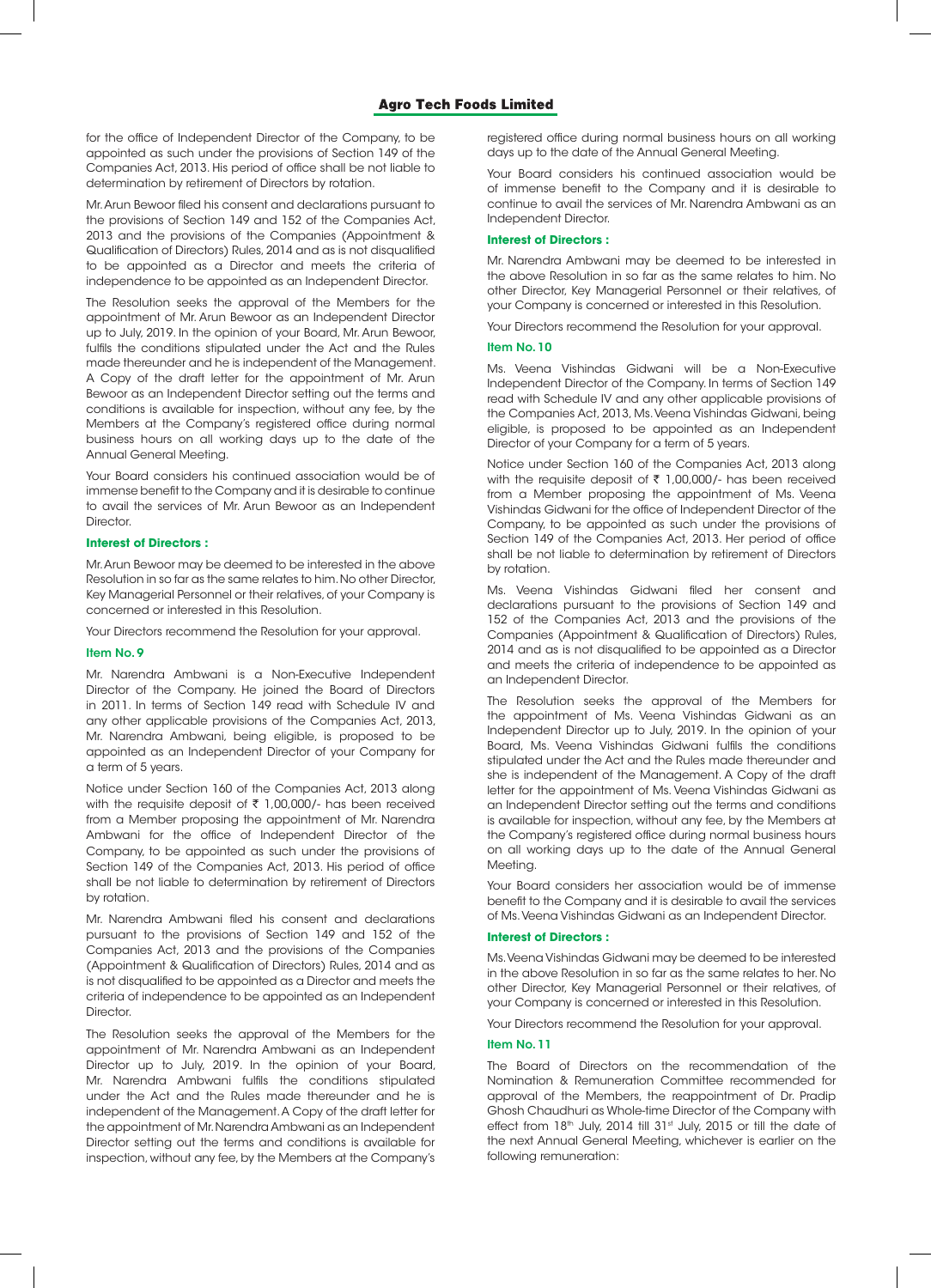## (i) Salary:

 $\bar{\tau}$  1,95,000/- per month with annual increments (which in accordance with the Rules of the Company is 1st July every year) up to a maximum of 25% with liberty to the Board of Directors to sanction any further increase over and above the mentioned percentage, as it may in its absolute discretion determine.

## (ii) Perquisites:

In addition to the aforesaid Salary, Dr. Pradip Ghosh Chaudhuri shall be entitled to perquisites like medical reimbursement, leave travel concession for self and family, club fees, personal accident insurance, ESOP, performance linked incentive by whatever name called, etc. in accordance with the Rules of the Company, the monetary value of such perquisites being limited to  $\bar{\tau}$ 50/- lakhs per annum, for the purposes of which limit perquisites shall be evaluated as per Income Tax Rules, wherever applicable, and in absence of any such Rule, perquisites shall be evaluated at actual cost. However, the following may be included in the aforesaid perquisite limit if applicable:

- a. Rent free furnished accommodation owned/leased/ rented by the Company or Housing Allowance in lieu thereof, as per the Rules of the Company.
- b. Contribution to Provident Fund and Superannuation Fund upto 27% of salary and contribution to Gratuity Fund upto 5% of salary as defined in the Rules of the respective Funds, or upto such other limit as may be prescribed under the Income Tax Act, 1961 and the Rules there under for this purpose.
- c. Gratuity payable at the rate not exceeding half a month's salary for each completed year of service.
- d. Use of Company car for official purposes.
- e. Encashment of unavailed leave as per the Rules of the Company at the time of retirement/cessation of service.
- f. Long service award as per the Rules of the Company.
- Costs and expenses incurred by the Company in connection with joining/transfer from one location to another as per the Rules of the Company.

#### (iii) Minimum Remuneration:

In the event of loss or inadequacy of profits in any year during the period of his reappointment, Dr. Pradip Ghosh Chaudhuri will be paid remuneration including perquisites as per Schedule V of the Companies Act, 2013 or such other limit as may be prescribed under the Companies Act from time to time.

Dr. Pradip Ghosh Chaudhuri will not be entitled to any sitting fee for attending Meetings of the Board or of any Committee thereof.

The aforesaid reappointment and remuneration payable to Dr. Pradip Ghosh Chaudhuri may be further varied, altered or modified as may be agreed to by the Board of Directors and Dr. Pradip Ghosh Chaudhuri, in the light

Registered Office: 31, Sarojini Devi Road Secunderabad – 500 003 Phani K Mangipudi India Company Secretary

of any amendment/modification of the Companies Act or any re-enactment thereof within the limit prescribed under Schedule V of the Companies Act, 2013.

Dr. Pradip Ghosh Chaudhuri is the General Manager – Manufacturing of your Company. He is M.Tech, Ph.D with more than 40 years' experience in Industry. He joined the Company in 1996. Dr. Pradip Ghosh Chaudhuri has done his M. Tech in Chemical Engineering & Chemical Technology from Applied Chemistry Dept, Calcutta University and completed his Doctoral from same Institute under Prof. D. K. Bhattacharjee. He published research papers in National & International Journals. He has 40 years of research & industrial experience in oils & fats and Allied fields and worked in past with Swastik Industries, Gem Refineries and K. N. Oil Industries in various parts of India who are pioneers in processing /export of edible ricebran oil and exotic confectionary fat of Indian origin. His contributions to the Company have been invaluable.

Your Directors consider that it would be appropriate and desirable to reappoint him as his experience will be beneficial to the Company. Dr. Pradip Ghosh Chaudhuri continues to hold office as General Manager - Manufacturing. As appointment and remuneration are subject to compliance with the requirement of Section 188 and other applicable provisions of the Companies Act, 2013, your Directors commend passing of the Special Resolution set out in the Notice of the Meeting.

#### **Interest of Directors**

Excepting Dr. Pradip Ghosh Chaudhuri, who is interested in his reappointment and the remuneration/minimum remuneration payable to him, no other Director, Key Managerial Personnel or their relatives, of your Company is concerned or interested in the said Resolution.

This may be treated as his memorandum issued pursuant to the provisions of Section 190 of the Companies Act, 2013.

Your Directors recommend the Resolution for your approval.

#### Item No. 12

The Board, on the recommendation of the Audit Committee, has approved the appointment and remuneration of the Cost Auditors to conduct the audit of the cost records of the Company for the financial year 2014-15 at a fee of  $\bar{\tau}$  5,00,000/-(excluding taxes) and out of pocket expenses.

In accordance with the provisions of Section 148 of the Companies Act, 2013 read with the Companies (Audit and Auditors) Rules, 2014, the remuneration payable to the Cost Auditors has to be ratified by the shareholders of the Company. Accordingly, consent of the Members is sought for passing an Ordinary Resolution as set out at Item No. 12 of the Notice for ratification of the remuneration payable to the Cost Auditors for the financial year 2014-15.

None of the Directors, Key Managerial Personnel or their relatives, of your Company is concerned or interested in the said Resolution.

Your Directors recommend the Resolution for your approval.

Date: 14th June, 2014 **By order of the Board** By order of the Board For Agro Tech Foods Limited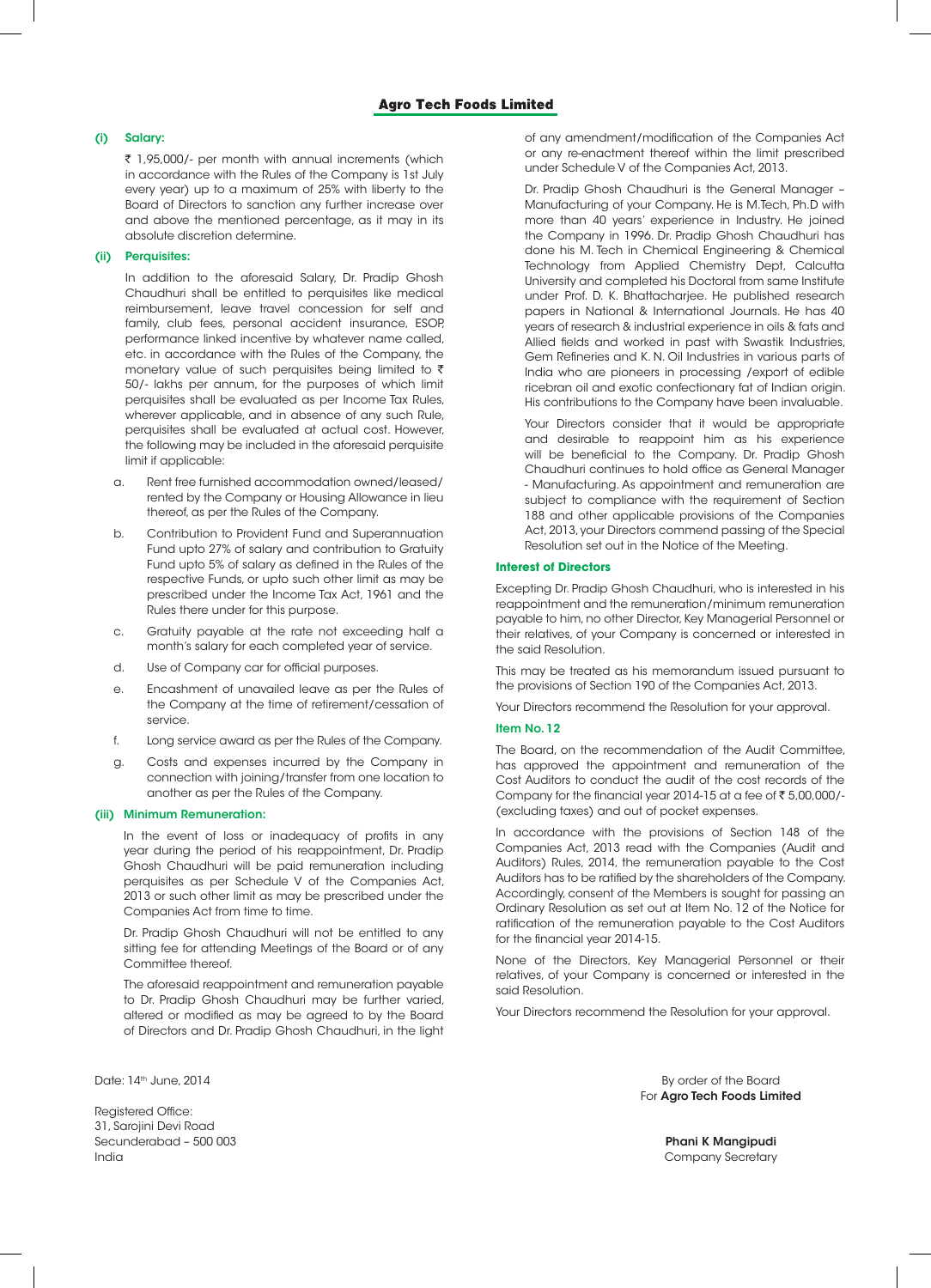# ADDITIONAL INFORMATION ON DIRECTORS RECOMMENDED FOR APPOINTMENT OR SEEKING ELECTION AT THE ANNUAL GENERAL MEETING

Following is the bio-graphical data about the Directors seeking re-election or recommended for appointment as a Director:

## Mr. Michael D Walter

Mr. Michael Walter's background spans over 35 years in trading and trade-related activities with an emphasis on agriculture working for such notable firms as Central Soya, General Mills and ConAgra Foods. Mr. Walter has extensive domestic and international operating experience managing commodity trading and grain processing businesses in the U.S., Australia, Canada, South America, UK, Germany and China. In addition, he led large, consolidated corporate functions consisting of purchasing, transportation, real estate and government affairs for a \$20+ billion corporation.

After serving 18 years in executive management positions at ConAgra Foods, Mr. Walter founded Mike Walter and Associates - a risk management consulting firm that provides strategic guidance in general business and economic trends. He recently served as President of the Commodity Markets Council (CMC) - a Washington, D.C. - based trade organization representing the major commodity exchanges and their customers. He also is a Trustee of the Howard G Buffett Foundation, and Director for Project Harmony. Additionally, Mr. Walter is a member of the business advisory boards for both the University of Nebraska at Omaha and Creighton University where he taught graduate level derivative trading courses.

Mr. Walter previously served for six years as a Director for the Chicago Board of Trade (CBOT) prior to its merger with the Chicago Mercantile Exchange (CME) in 2007. He also held past memberships within the Minneapolis Grain Exchange (MGE) and the Kansas City Board of Trade (KCBOT).

Mr. Walter earned a Bachelor of Science degree in business from Eastern Illinois University and has completed numerous Harvard Business School Advance Management Programs.

His DIN No. is 00863955.

Companies (other than Agro Tech Foods Limited) in which Mr. Michael Walter holds Directorship and Committee Membership:

#### *Directorship:*

European Oat Millers

Richardson International

Lindsay Manufacturing

#### Chairman of Board Committees

None

# *Member of Board Committees*

Lindsay Manufacturing – Audit / Compensation Committee

#### *Shareholding in the Company:*

Mr. Michael Walter does not hold any equity shares in the Company.

#### Mr. Javier Eduardo Alarcon Ruiz

Mr. Javier has served as ConAgra Foods' Consumer International CFO since July, 2012. Prior to this role, Mr. Javier held several leadership positions within ConAgra across the Americas, most recently in Mexico and Puerto Rico. He holds a Bachelor's degree in Business Administration as well as an MBA, both from the University of Nebraska at Omaha.

His DIN No. is 06563158.

Companies (other than Agro Tech Foods Limited) in which Mr. Javier Eduardo Alarcon Ruiz holds Directorship and Committee Membership:

*Directorship:*

None

*Chairman of Board Committees*

None

#### *Member of Board Committees*

None

## Shareholding in the Company:

Mr. Javier Eduardo Alarcon Ruiz does not hold any equity shares in the Company.

#### Lt. Gen. D. B. Singh

Lieutenant General D B Singh, PVSM, AVSM is a retired General Officer of the Indian Army. He was commissioned through the prestigious National Defence Academy and rose to virtually the senior-most rank in the Army.

A qualified engineer with management skills, Lt. Gen Singh has held multifarious assignments in the Indian Army. He is a graduate of the Defence Services Staff College and the National Defence College. He was awarded the prestigious awards of Param Vishisht Sewa Medal and Ati Vishisht Sewa Medal by the President of India for exemplary service. After retirement from Defence Services on 31<sup>st</sup> May 2001, he was President of an engineering concern manufacturing EOT cranes and construction equipment for two and half years. The General is presently engaged in consultancy services on re-structuring logistics and engineering support.

## His DIN No. is 00239637.

Companies (other than Agro Tech Foods Limited) in which Lt. Gen. D B Singh holds Directorship and Committee Membership:

#### *Directorship:*

None

*Chairman of Board Committees*

## None

*Member of Board Committees*

None

#### Shareholding in the Company:

Lt. Gen. D B Singh does not hold any equity shares in the Company.

#### Mr. Sanjaya Kulkarni

Mr. Sanjaya Kulkarni graduated with an Engineering Degree from the Indian Institute of Technology, Mumbai and an MBA from Indian Institute of Management, Ahmedabad. He then embarked upon a career in finance as a member of Citibank N.A.'s Merchant Banking department in 1973. After working in the Merchant Banking and Corporate Banking Division of Citibank in both New Delhi and Mumbai for 7 years, Mr. Sanjaya Kulkarni founded 20th Century Leasing Corporation along with a number of his colleagues. Mr. Sanjaya Kulkarni was responsible for setting up the merchant banking division of 20th Century Finance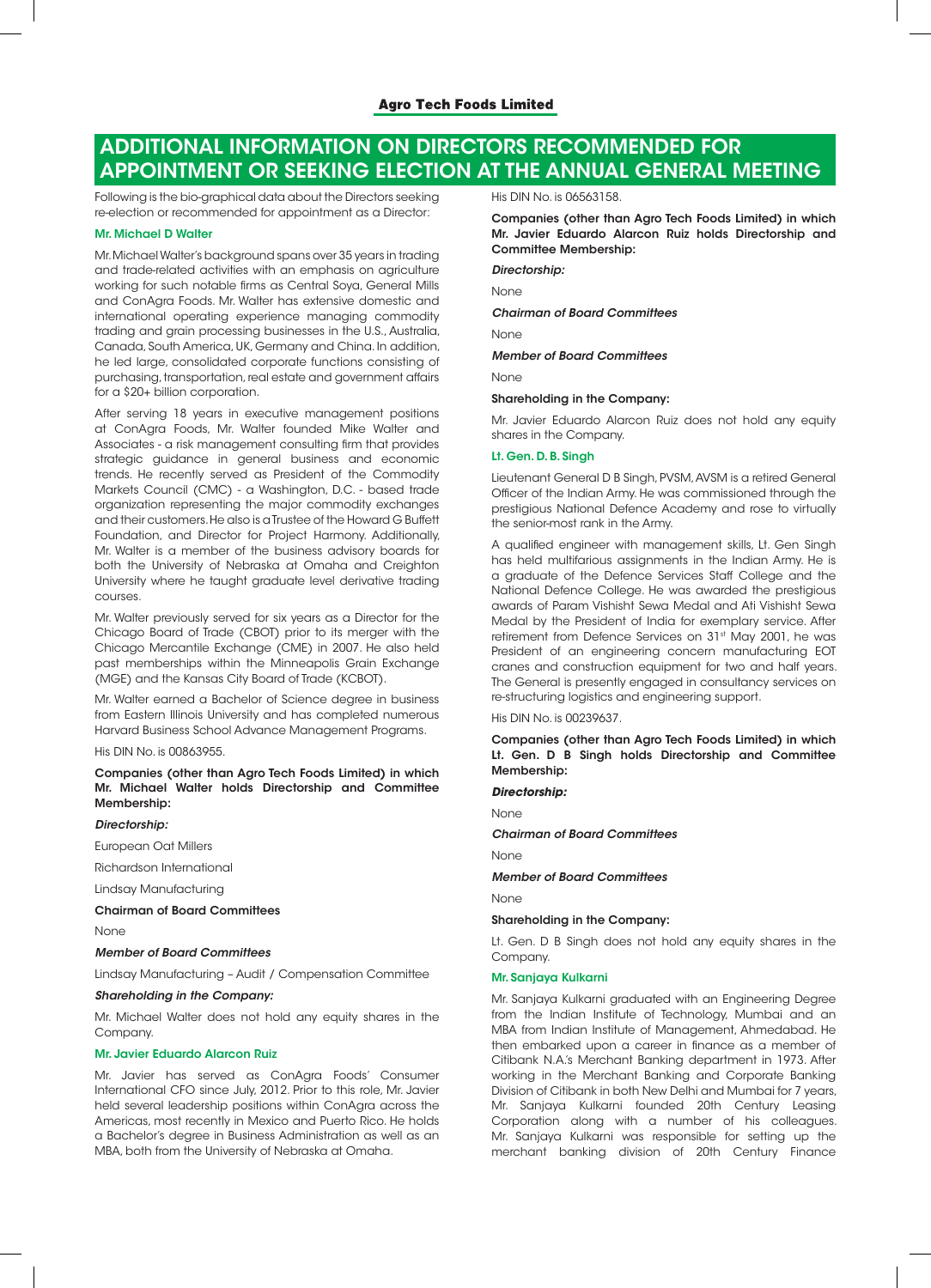Corporation Limited in the early 1980's and had oversight of this department, which included public issue management and underwriting, private equity, venture capital and advisory services.

20<sup>th</sup> Century grew to be one of India's largest finance companies and had interests in Car Finance, Retail Finance, Mutual Funds and Commercial Banking. 20th Century had tieups with large Multinational like Zurich Insurance, GMAC, IFC Washington and Asian Development Bank.

20<sup>th</sup> Century set up 20<sup>th</sup> Century Venture Capital Limited in the early 90's, one of the first Venture Capital companies in India. Mr. Sanjaya Kulkarni was heading this Company and was also responsible for Private Equity Investments made by 20<sup>th</sup> Century from their proprietary funds. Mr. Sanjaya Kulkarni has hence been associated with the Venture Capital / Private Equity industry since the outset.

Mr. Sanjaya Kulkarni has been appointed to various committees of the Bombay Chamber of Commerce, the Bombay Management Association and the Reserve Bank of India. Mr. Sanjaya Kulkarni has been Co-Chairman from 1989 to 1993 and then Chairman of the Equipment Leasing Association of India from 1993 to 1995. Mr. Sanjaya Kulkarni has over 31 years of experience in the Indian financial services sector.

Mr. Sanjaya Kulkarni is the founder and Managing Director of India Direct Equity Advisors ("IDEA"), the local advisor to the IEP India Direct Fund, L.P. He represents IDEA as Chairman of the IDF Investment Committee since inception. He is also the Chairman of the eTEC investment committee. Mr. Sanjaya Kulkarni co-manages, eTEC ventures and IDEA which have corpuses of approximately \$60M.

His DIN No. is 00102575.

## Companies (other than Agro Tech Foods Limited) in which Mr. Sanjaya Kulkarni holds Directorship and Committee Membership:

## *Directorship:*

TPL Plastech Limitd

S L Poultry (P) Limited

Indian Direct Equity Advisors Pvt. Ltd.

Time Technoplast Limited

Pro Capital Advisors Pvt. Ltd.

NED Energy Limited

Treehouse Education & Accessories Pvt. Ltd.

Iprof Learning Solutions Private Limited

Su-kam Power System Limited

Supreme Treves Private Limited

## *Chairman of Board Committees*

TPL Plastech Limited- Audit / Remuneration Committee

Treehouse Education & Accessories Pvt. Ltd. – Audit/ Remuneration & Nominations Committee.

*Member of Board Committees*

Time Technoplast Limited – Audit / Remuneration

Treehouse Education & Accessories Pvt. Ltd. – Investor Grievance Committey

## *Shareholding in the Company:*

Mr. Sanjaya Kulkarni does not hold any equity shares in the Company.

#### **Mr. Arun Bewoor**

Mr. Bewoor is currently a Management Consultant and had retired as Vice President – India Region from International Flavours & Fragrances (IFF) which he held since 2001. Prior to this, he was Managing Director of Bush Boake Allen India which was subsequently taken over by IFF and held the position of Vice President (Sales & Marketing) with Procter & Gamble. He also held various honorary industry positions at different points in time as President - American Chamber of Commerce, Tamil Nadu, Madras Management Association, Madras Chamber of Commerce & Industry, Chairman of different Committees at CII, Member-Advisory Council – IMA and was Board Member of Dakshina Chitra, Chesire and Interface.

Mr. Bewoor graduated from the Pune University with an Honors Degree in Physics and Mathematics and has attended programs conducted by the Indian Institute of Management, Ahmedabad and attended Management Development Program at Columbia University, New York, USA.

His DIN No. is 00024276.

Companies (other than Agro Tech Foods Limited) in which Mr. Arun Bewoor holds Directorship and Committee Membership:

### *Directorship:*

BASF India Limited

IMA India Private Limited

Underwater Services Company Limited

Jasmine Concrete Exports Pvt. Limited

Hindustan Polyamides & Fibres Limited

*Chairman of Board Committees*

None

#### *Member of Board Committees*

BASF India Limited – Audit / Investor Grievance / Share Transfer **Committee** 

#### Shareholding in the Company:

Mr. Arun Bewoor does not hold any equity shares in the Company.

#### Mr. Narendra Ambwani

Mr. Ambwani is a member of the Boards of leading corporations and social organizations and supports them with his experience and technical mastery accumulated over 25 years in his leadership role at Johnson and Johnson Limited. He retired from Johnson and Johnson Limited as its Managing Director.

He was on the Board of Governors of the Advertising Standards Council of India, on the Executive Council of the Indian Society of Advertisers and Member – National and Western Region FMCG Committee of CII. He also served as a Member of the Jury of Tata Innovista 2010 and served on the Evaluation Committee of the Birla Sun Awards 2010.

Mr. Ambwani holds a Bachelors Degree in Electrical Engineering from the Indian Institute of Technology – Kanpur and holds a Post Graduate Diploma in Business Administration from IIM – Ahmedabad.

His DIN No. is 00236658.

## Companies (other than Agro Tech Foods Limited) in which Mr. Narendra Ambwani holds Directorship and Committee Membership:

### *Directorship:*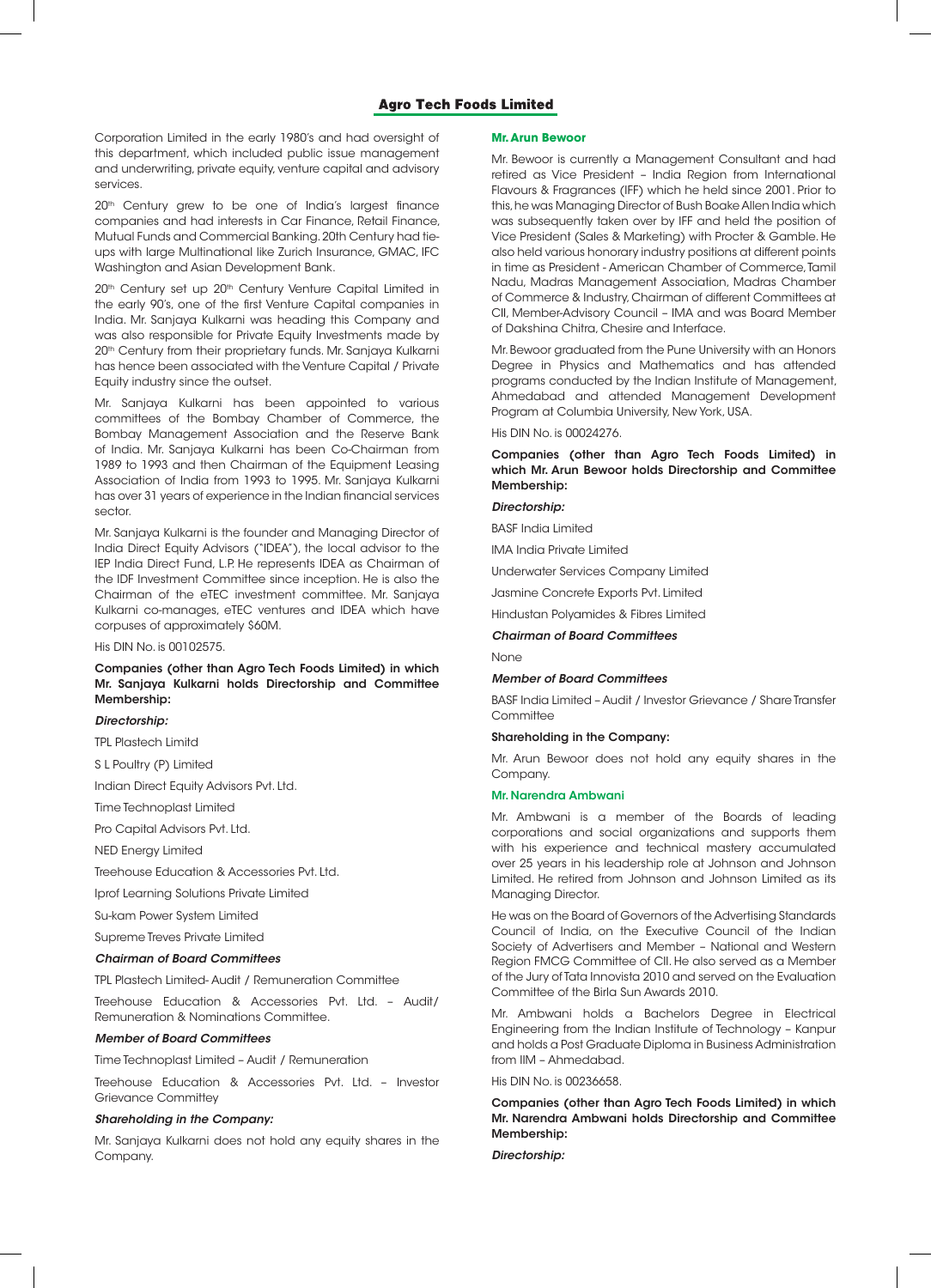## Godrej Consumer Products Limited

## *Chairman of Board Committees*

**None** 

### *Member of Board Committees*

Godrej Consumer Products Limited – HR & Compensation / Nomination Committee.

#### Shareholding in the Company:

Mr. Narendra Ambwani does not hold any equity shares in the Company.

#### Ms. Veena Vishindas Gidwani

Ms. Veena Gidwani, a Management graduate with over 30 years in Marketing, Advertising & PR, is an independent Strategic PR Consultant, Corporate Trainer in Brand Building and Media Handling and a teacher at post-graduate communication Institutes. She is also a food artist with India Food Network. Ms. Veena recently retired as CEO of Madison Public Relations, the specialist Reputation Management unit of Madison World, after a successful 12 year tenure, in which she grew the agency's client roster from one to an extensive list of blue-chip companies and brands; from a staff of four to a large team spread across four offices. Ms. Veena has rich & varied experience at both agency & client ends. For the past 18 years, she was responsible for setting up & managing communications consultancies.

Prior to Madison, she was President & CEO of Prima Communications the image management agency of Pressman Advertising. Ms. Veena's focus at Prima was to get clients to realise the benefits of planned and ongoing PR.

Ms. Veena was earlier Director and CEO of Design Shop India Ltd, the Creative agency of Tata Donnelly, which was set up at her suggestion to diversify into creative services.

She started her career in advertising as an account executive, moved to the client side and then to media. Over the past 18 years, Ms. Veena has played an important role in getting PR recognized as an important management function. Ms. Veena participated as Jury for the PR category at the Cannes Festival of Creativity 2011 and is the recipient of the Indira Super Achievers Award for Women Achievers. She is Professor Emeritus at Symbiosis Institute of Media and Communication.

Ms. Veena is presently Vice-President, ISB, Alumni Connect, Mumbai Chapter & has served on several industry bodies in varied capacities including as President of PRCAI and Vice President PRSI Mumbai Chapter, Vice President of the Advertising Club Bombay and on the Women in Management Committee of BMA.

Her DIN No. is 06890544.

Companies (other than Agro Tech Foods Limited) in which Ms. Veena Gidwani holds Directorship and Committee Membership:

## *Directorship:*

None

*Chairperson of Board Committees*

None

*Member of Board Committees*

None

## Shareholding in the Company:

Ms. Veena Gidwani does not hold any equity shares in the Company.

## Dr. Pradip Ghosh Chaudhuri

Dr. Chaudhuri has done his M. Tech in Chemical Engineering & Chemical Technology from Applied Chemistry Dept, Calcutta University and completed his Doctoral from same Institute under Prof. D. K. Bhattacharjee. He published research papers in National & International Journals. He has 40 years of research & industrial experience in oils & fats and Allied fields and worked in past with Swastik Industries, Gem Refineries and K. N. Oil Industries in various parts of India who are pioneers in processing / export of edible ricebran oil and exotic confectionary fat of Indian origin.

His DIN No. is 02650577.

Companies (other than Agro Tech Foods Limited) in which Dr. Pradip Ghosh Chaudhuri holds Directorship and Committee Membership:

#### *Directorship:*

Agro Tech Foods (Bangladesh) Pvt. Ltd.

Chairman of Board Committees

None

Member of Board Committees

None

Shareholding in the Company:

Dr. Pradip Ghosh Chaudhuri does not hold any equity shares in the Company.

## Attendance record of the Directors seeking appointment/ re-appointment

| <b>Directors</b>                | <b>Number of Meetings</b> |          |  |  |  |  |  |  |  |  |
|---------------------------------|---------------------------|----------|--|--|--|--|--|--|--|--|
|                                 | <b>Held</b>               | Attended |  |  |  |  |  |  |  |  |
| Mr. Michael D Walter            | 4                         | 4        |  |  |  |  |  |  |  |  |
| Mr. Javier Eduardo Alarcon Ruiz | 4                         | 4        |  |  |  |  |  |  |  |  |
| Lt. Gen. D. B. Singh            | 4                         | 4        |  |  |  |  |  |  |  |  |
| Mr. Sanjaya Kulkarni            | 4                         | 4        |  |  |  |  |  |  |  |  |
| Mr. Narendra Ambwani            | 4                         | 4        |  |  |  |  |  |  |  |  |
| Mr. Arun Bewoor                 | 4                         | 4        |  |  |  |  |  |  |  |  |
| Ms. Veena Gidwani               |                           |          |  |  |  |  |  |  |  |  |
| Dr. Pradip Ghosh Chaudhuri      | 4                         | 4        |  |  |  |  |  |  |  |  |

#### Inter-se relationships between Board Members

There are no inter-se relationships between the Board Members

#### Instructions for electronic voting (e-voting)

The complete details of the transactions to be conducted through e-voting is provided as an annexure to the Notice and is to be treated as an integral part of the Notice to the Annual General Meeting.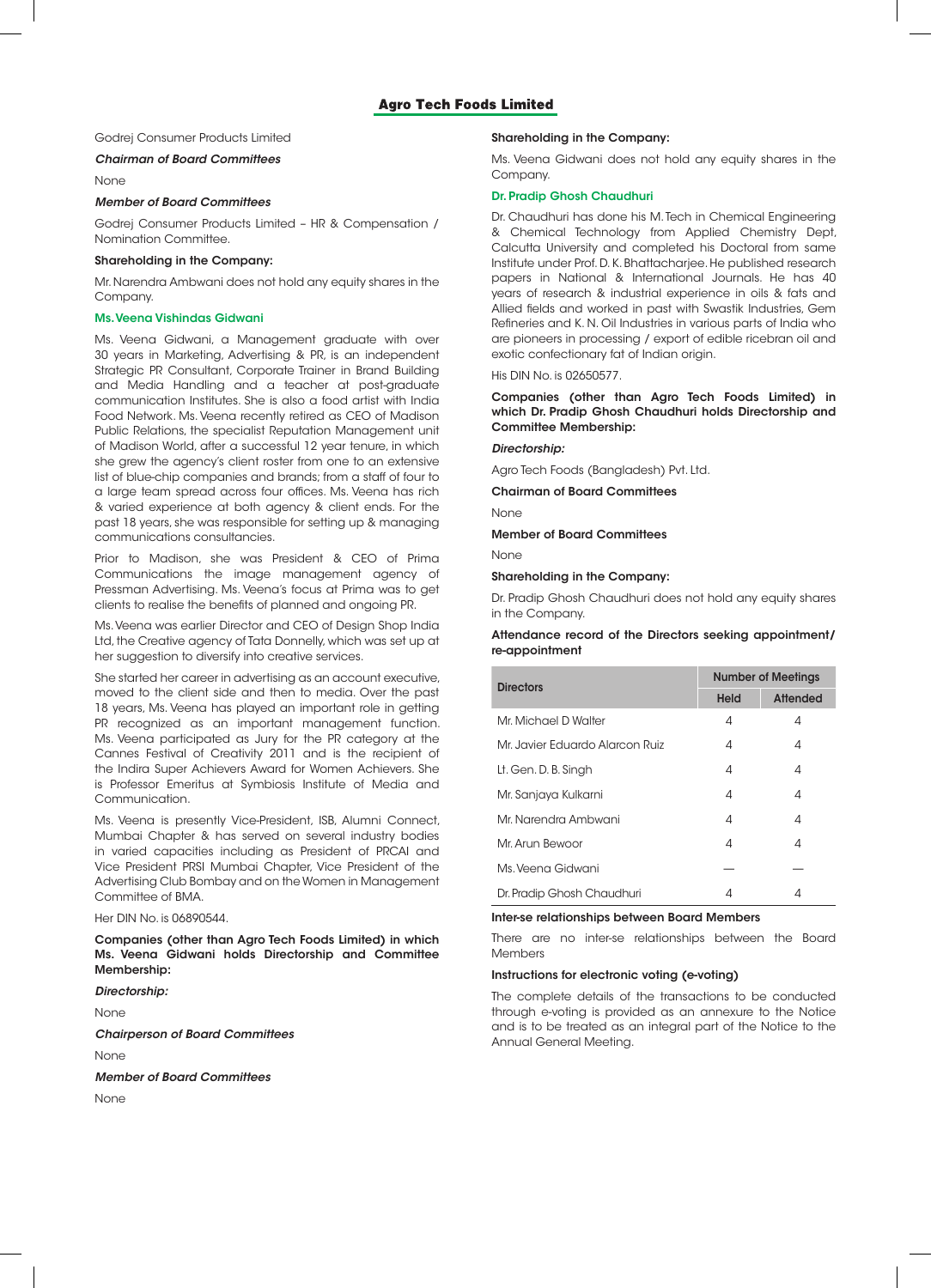## PROXY FORM

[Pursuant to Section 105(6) of the Companies Act, 2013 and rule 19(3) of the Companies (Management and Administration) Rules, 2014]

# AGRO TECH FOODS LIMITED

CIN:L15142TG1986PLC006957

Registered Office : 31, Sarojini Devi Road, Secunderabad – 500 003, Tel. No.040-66333444 Fax No.040-27800947, India www.atfoods.com

27<sup>th</sup> Annual General Meeting - 17<sup>th</sup> July, 2014

| Name of the Member(s) |  |  |  |  |  |  |  |  |  |
|-----------------------|--|--|--|--|--|--|--|--|--|
| Registered address    |  |  |  |  |  |  |  |  |  |
|                       |  |  |  |  |  |  |  |  |  |
| Email                 |  |  |  |  |  |  |  |  |  |
| Folio No./Client ID   |  |  |  |  |  |  |  |  |  |
| DP ID                 |  |  |  |  |  |  |  |  |  |

| company, hereby appoint |  |
|-------------------------|--|

| or failing him / her |
|----------------------|
|                      |
|                      |
|                      |
|                      |
| or failing him / her |
|                      |
|                      |
|                      |

........................................................................................................ Signature : ...................................................................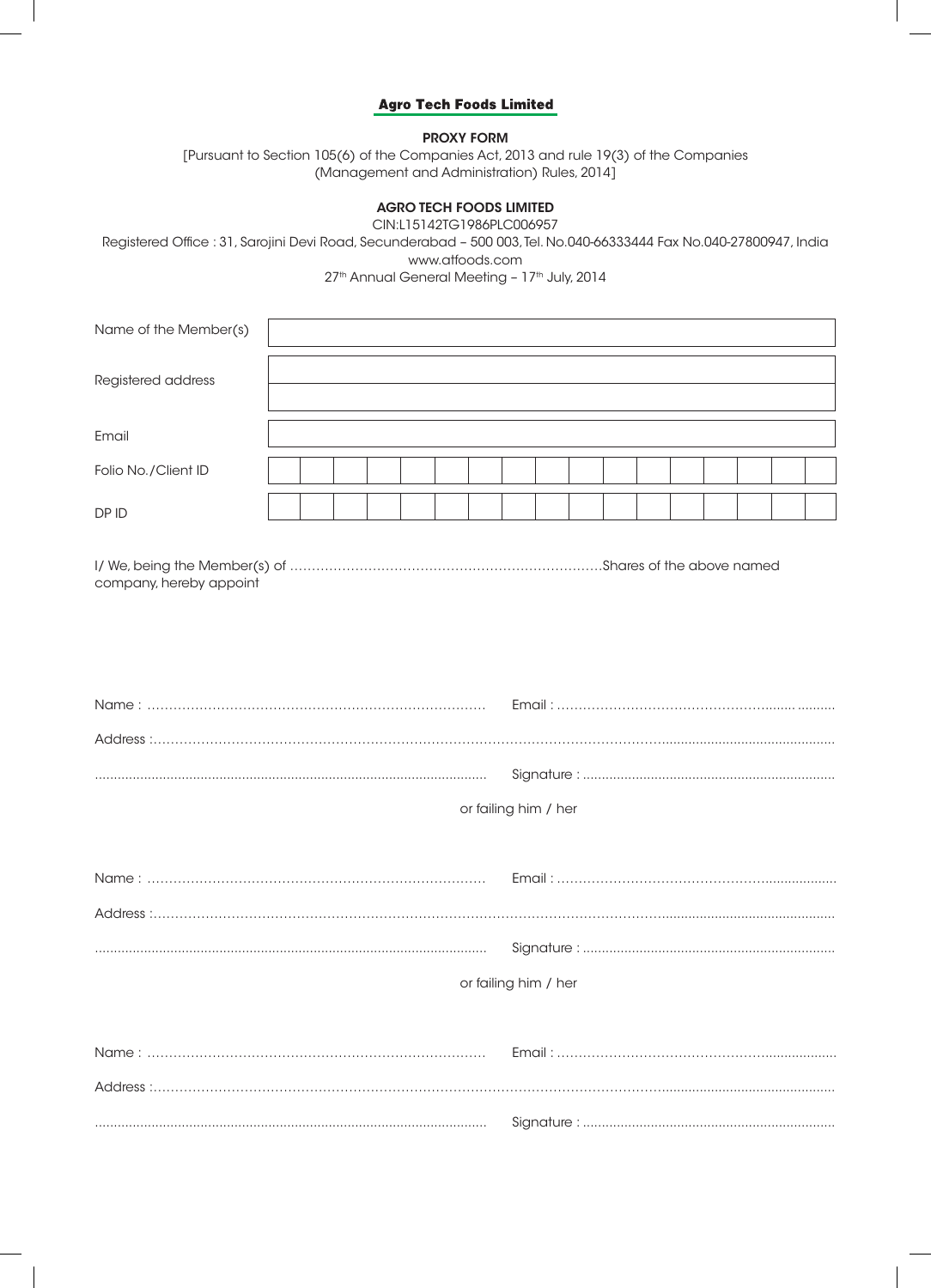as my / our proxy to attend and vote (on a poll) for me/us and on my / our behalf at the 27<sup>th</sup> Annual General Meeting of the Company, to be held on Thursday, 17<sup>th</sup> July, 2014 at 10.00 AM at Residency Hall, Hotel Green Park, Greenlands, Hyderabad-500016, and at any adjournment thereof in respect of such Resolutions as are indicated below:

| <b>Resolution</b> | Resolution                                                                                                            | Vote (Optional see Note) |         |         |  |  |  |  |  |  |  |  |
|-------------------|-----------------------------------------------------------------------------------------------------------------------|--------------------------|---------|---------|--|--|--|--|--|--|--|--|
| No.               |                                                                                                                       | For                      | Against | Abstain |  |  |  |  |  |  |  |  |
| Ordinary business |                                                                                                                       |                          |         |         |  |  |  |  |  |  |  |  |
|                   | Adoption of Accounts for the financial year ended 31 <sup>st</sup> March, 2014                                        |                          |         |         |  |  |  |  |  |  |  |  |
| 2                 | Declaration of Dividend                                                                                               |                          |         |         |  |  |  |  |  |  |  |  |
| 3                 | Reappointment of Mr. Michael D Walter, who retires by rotation and being<br>eligible offers himself for reappointment |                          |         |         |  |  |  |  |  |  |  |  |
| 4                 | Appointment of M/s. B S R & Associates LLP, Chartered Accountants<br>as the Statutory Auditors of the Company         |                          |         |         |  |  |  |  |  |  |  |  |
| Special business  |                                                                                                                       |                          |         |         |  |  |  |  |  |  |  |  |
| 5                 | Appointment of Mr. Javier Eduardo Alarcon Ruiz, as a Director                                                         |                          |         |         |  |  |  |  |  |  |  |  |
| 6                 | Appointment of Lt. Gen.D.B. Singh, as an Independant Director                                                         |                          |         |         |  |  |  |  |  |  |  |  |
|                   | Appointment of Mr. Sanjaya Kulkarni, as an Independant Director                                                       |                          |         |         |  |  |  |  |  |  |  |  |
| 8                 | Appointment of Mr. Arun Bewoor, as an Independant Director                                                            |                          |         |         |  |  |  |  |  |  |  |  |
| 9                 | Appointment of Mr. Narendra Ambwani, as an Independant Director                                                       |                          |         |         |  |  |  |  |  |  |  |  |
| 10                | Appointment of Ms. Veena Vishindas Gidwani, as an Independant Director                                                |                          |         |         |  |  |  |  |  |  |  |  |
| 11                | Reappointment of Dr. Pradip Ghosh Chaudhuri as Whole-time Director                                                    |                          |         |         |  |  |  |  |  |  |  |  |
| 12                | Remuneration of M/s. Narasimha Murthy & Co., Cost Accountants                                                         |                          |         |         |  |  |  |  |  |  |  |  |

Signature of the Member Signature of the proxy holder(s)

…………………………………………… ………………………………………………..

Affix  $\bar{z}$  1 Revenue Stamp

Note:

- i) This form must be deposited at the Registered Office of the Company not later than 48 hours before the time of the Meeting.
- ii) It is optional to indicate your preference. If you leave the for, against or abstain column blank against any or all Resolutions, your proxy will be entitled to vote in the manner as he / she may deem appropriate.